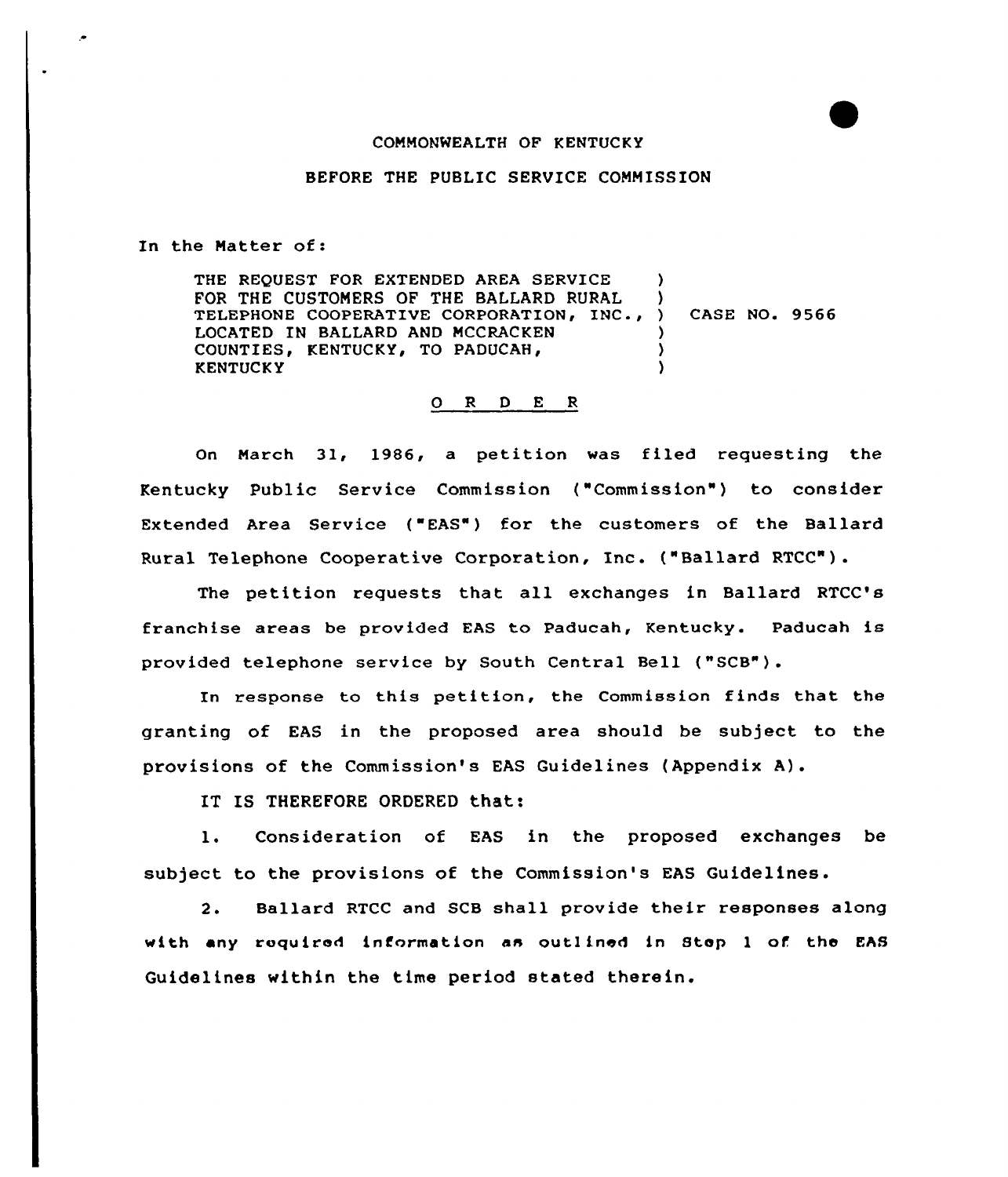Done at Frankfort, Kentucky, this 28th day of April, 1986.

PUBLIC SERVICE COMNISSION

رمر Chairman Vice Chairman

VI Williams oner

ATTEST:

**Secretary**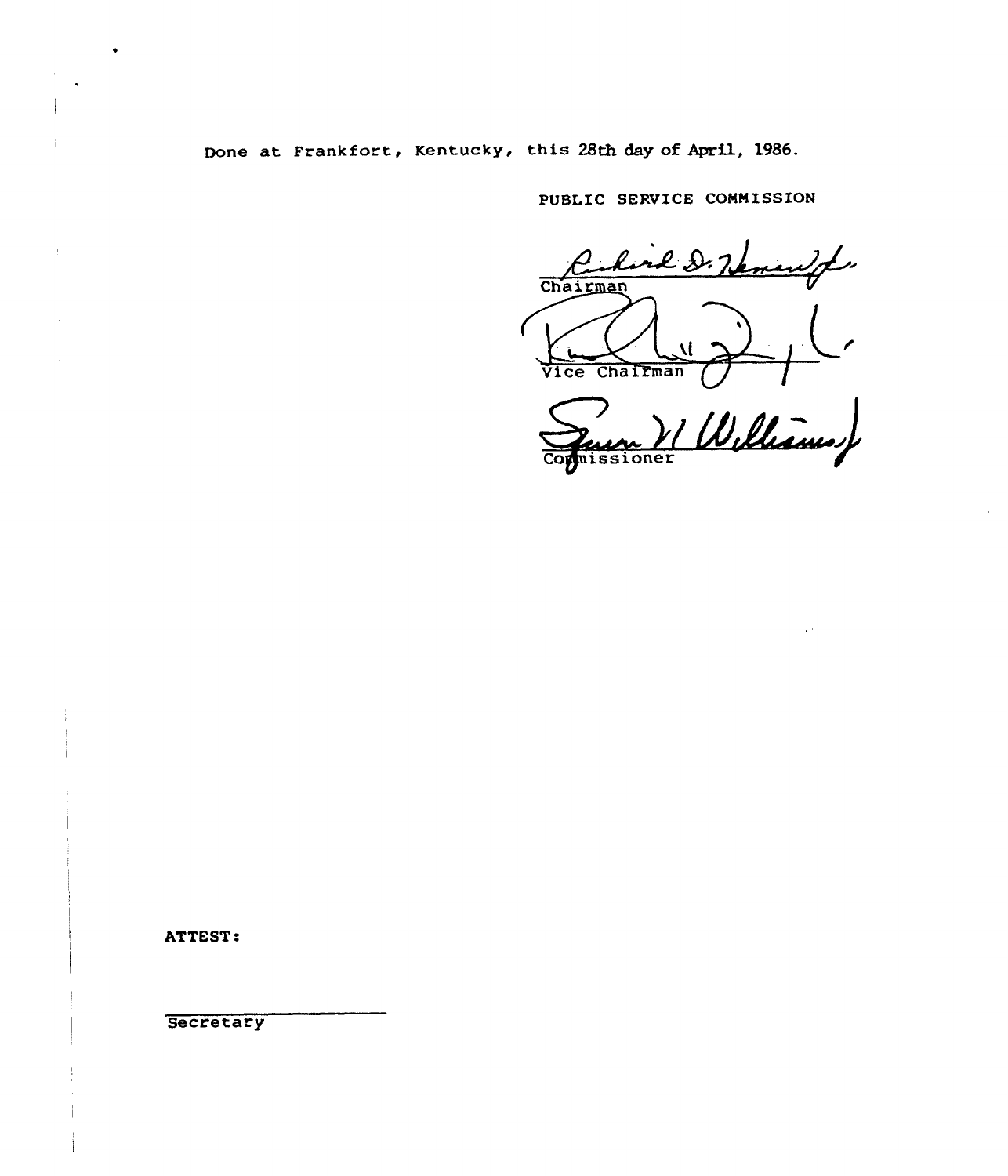#### APPENDIX A

# APPENDIX TO AN ORDER OF THE PUBLIC SERVICE COMMISSION IN CASE NO. 9566 DATED 4/28/86

## PUBLIC SERVICE CONNISSION GUIDELINES FOR CONSIDERATION OF REQUESTS FOR ESTABLISHMENT OF EXTENDED AREA SERVICE

## General Provisions

This document provides for the consideration of requests for Extended Area Service ( EAS) which have been brought before the Commission by telephone subscribers or others desiring the proposed service. The EAS considered shall be two-way non-optional service between entire exchanges under jurisdiction of this Commission. Such exchanges must be either contiguous or connected by a series of consecutively contiguous exchanges which have or are proposed to have a local calling area including the proposed EAS plan. If these above provisions are in conflict with either the specific language or general intent of appropriate tariffs of a company, the Commission may, in view of this conflict in regulations, permit deviation from such provisions upon application by the company.

EAS will be provided under these guidelines only when there is <sup>a</sup> demonstrated community of interest between exchanges, the relevant costs have been determined and appropriate customer surveys have indicated a clear willingness to pay any higher local rates attendant to the establishment of the service.

The "procedure" herein is a step-by-step process, with criteria for each step having to be successfully met to continue

2012-2020 - 2020 - 2020 - 2020 - 2020 - 2020 - 2020 - 2020 - 2020 - 2020 - 2020 - 2020 - 2020 - 2020 - 2020 -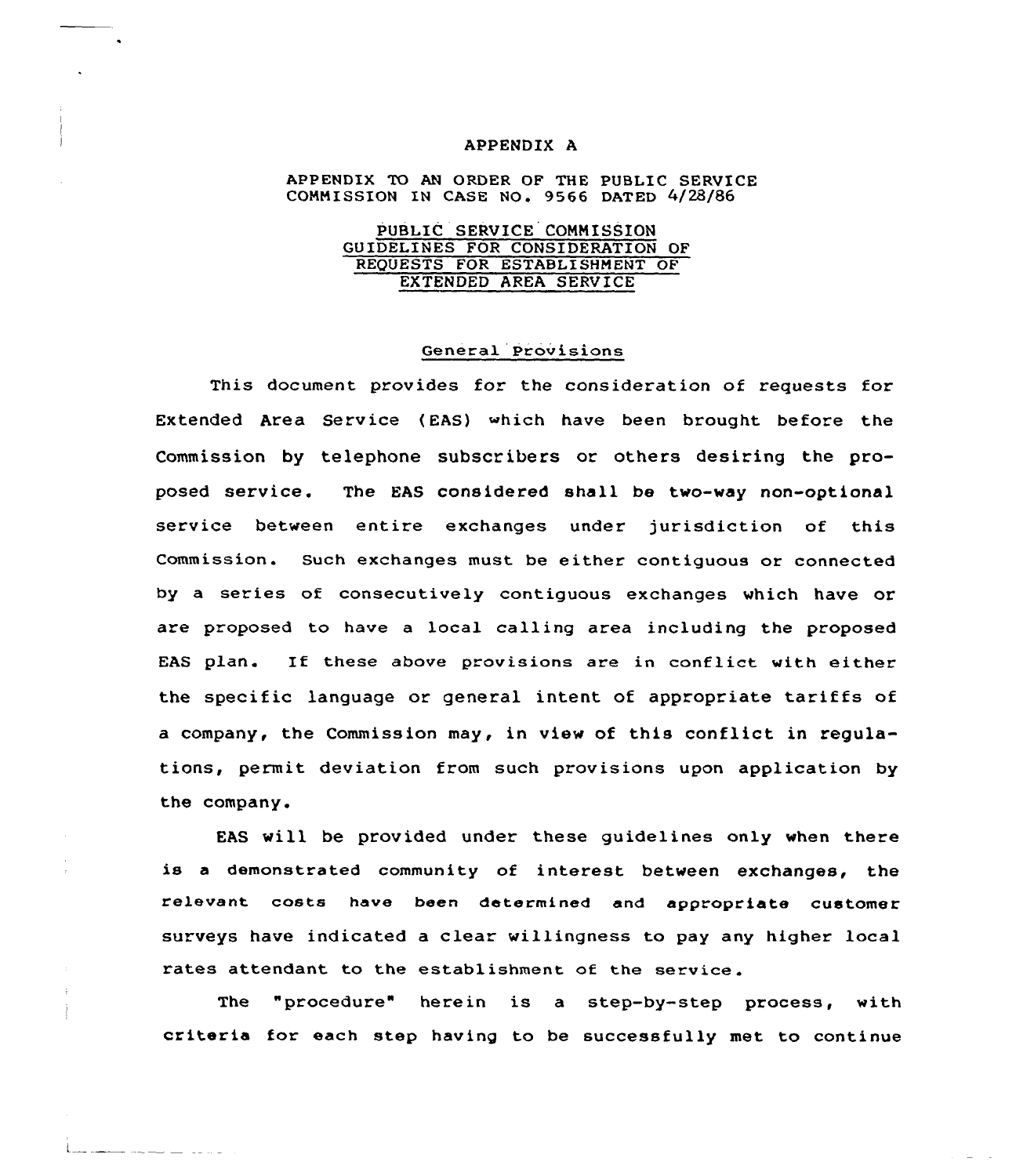consideration of the EAS request, except as specifically noted. Failure to meet any such step will end consideration of the request at that point unless otherwise specified. However, petitioners may at any time withdraw their request, at which time the Commission may terminate the proceedings.

# Glossary of Terms

For the purpose of this procedure, the following definitions  $apply:$ 

Central Office is a unit of a telephone company including the switching equipment and associated facilities used to establish connections between subscribers' lines connected thereto and to trunk or toll lines ( intraexchange or interexchange) to other central offices within the same or other exchanges.

Community of Interest Factor (CIF) is a dual measurement for determining the feasibility of implementing Extended Area Service. <sup>A</sup> CIF is arrived at by: l) dividing the total of Long Distance Nessage Telecommunications Service (toll) and Optional Calling Plan (OCP) messages made from an exchange to another exchange during the study period by the total number of subscribers in the originating exchange; and 2) dividing the total number of subscribers placing the required minimum number of messages stated in the first part by the total number of subscribers in the originating exchange.

Exchange is a geographical area established by a telephone company for the administration of telephone service. It consists of one or more central offices together with associated plant used in furnishing telephon» service in that area. Long distance

 $-2-$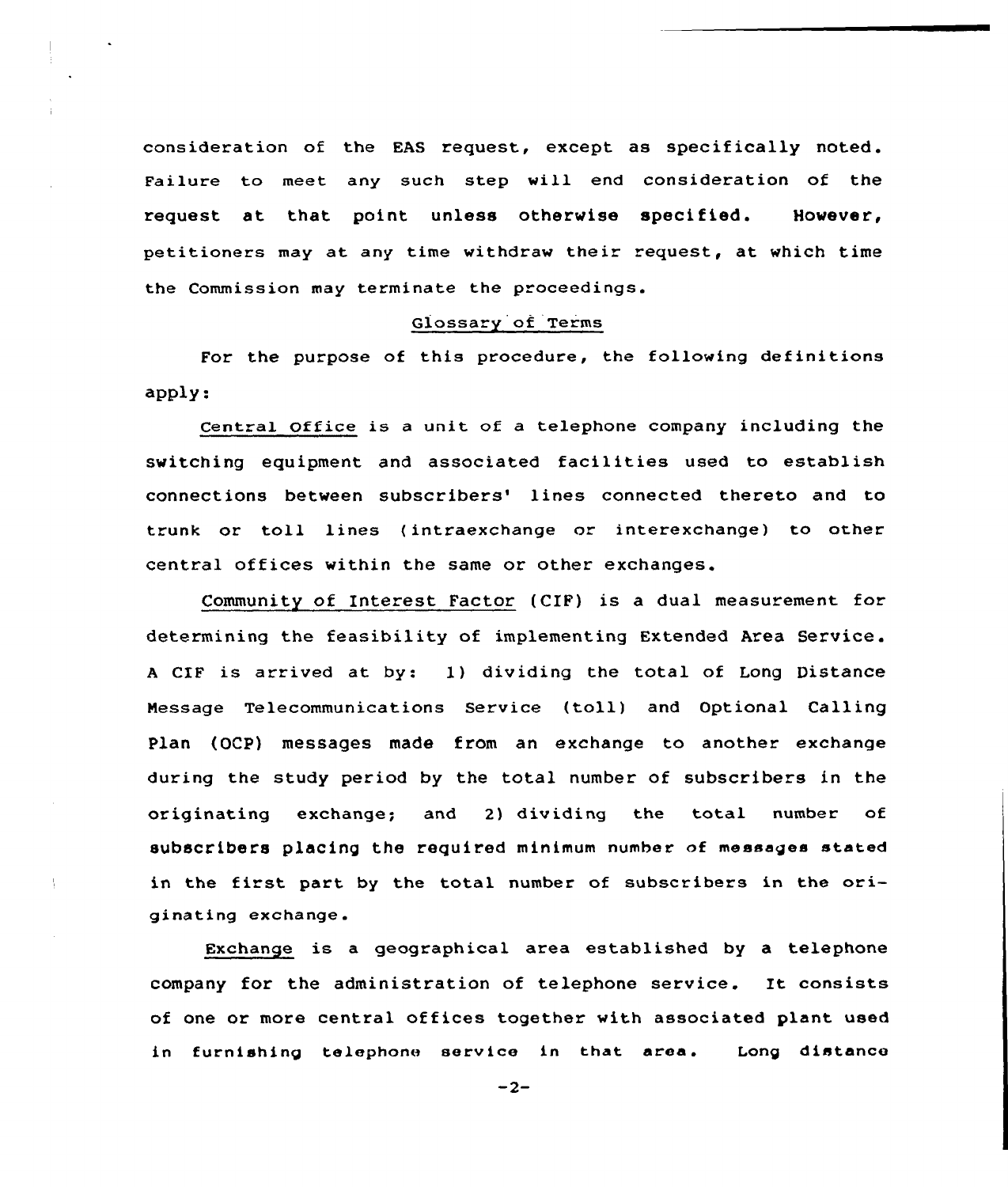(toll) charges do not apply for messages between subscribers served by the same exchange. Petitioning Exchange is the exchange in which the original petitioners for EAS are located. Desired Exchange is the exchange to which EAS is desired by the petitioners.

Extended Area Service ( EAS) is a type of telephone switching and trunking arrangement which provides for calling among all subscribers of two or more telephone exchanges without the application of Long Distance Message Telecommunications Service (toll) charges.

Local Calling Area ( LCA) is that area within which all subscribers served may call all other served subscribers without the application of toll charges to any subscriber for such calls, i.e., the area encompassing <sup>a</sup> common Extended Area Service plan.

Main Stations are all telephones, including Centrex and ESSX-1 (or similar type systems) and coin telephones, and excluding all extension telephones, which have access to the public network, and including ( in lieu of any associated telephones) key system and PBX trunks, special circuits, and equivalent.

Message is <sup>a</sup> completed telephone call, regardless of duration, distance or origination time.

Optional Calling Plan (OCP} is a calling plan of varying type which may be made available within an exchange to individual subscribers having a need to frequently communicate with a distant exchange to which EAS is not offered.

 $-3-$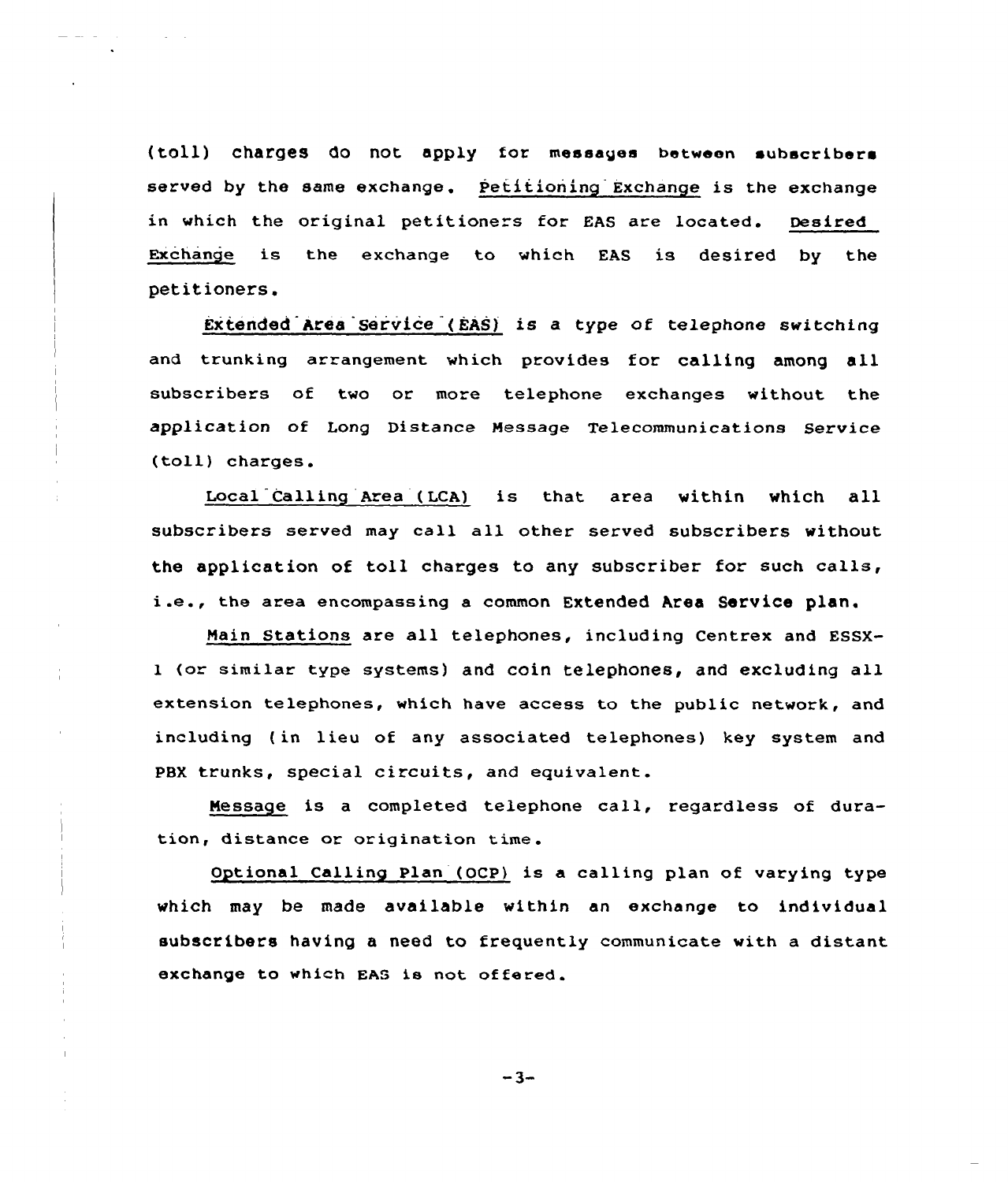Rate Additive is the positive per subscriber rate needed to recover the net cost penalty to the company of implementation of an EAS plan. It is in addition to any rate increase needed to reflect the increase in station size of any exchange's local calling area, such as approved tariff regrouping increases. In the absence of such approved tariff regrouping increases, a utility shall, before calculating the rate additive, first propose rate leveling between its exchanges and account for all revenue effects thereof in the derivation of its net cost penalty.

Rate Leveling is the method of achieving the same basic service rate treatment between or among exchanges as do approved tariffs for regrouping, but applying in instances where such regrouping and attendant rate increases are not authorized by approved tariffs. Such leveling should recognize both similarities and differences in the station sizes of all proposed local calling areas of each of a company's exchanges which is involved, in a manner similar to other companies' approved regrouping tariffs.

Study Period is a 30-day period used in determining the community of interest factor, said period falling wholly within the period comprising the previous six months and the future two months from the day the Commission orders the study of such data. The Commission may grant a period of different duration or age upon application by the company and upon acceptable showing of need or desirability for such deviation. Additionally, the commission may order a study period to be comprised of a specific 30-day period in the future. <sup>A</sup> study period formed in accordance

 $-4-$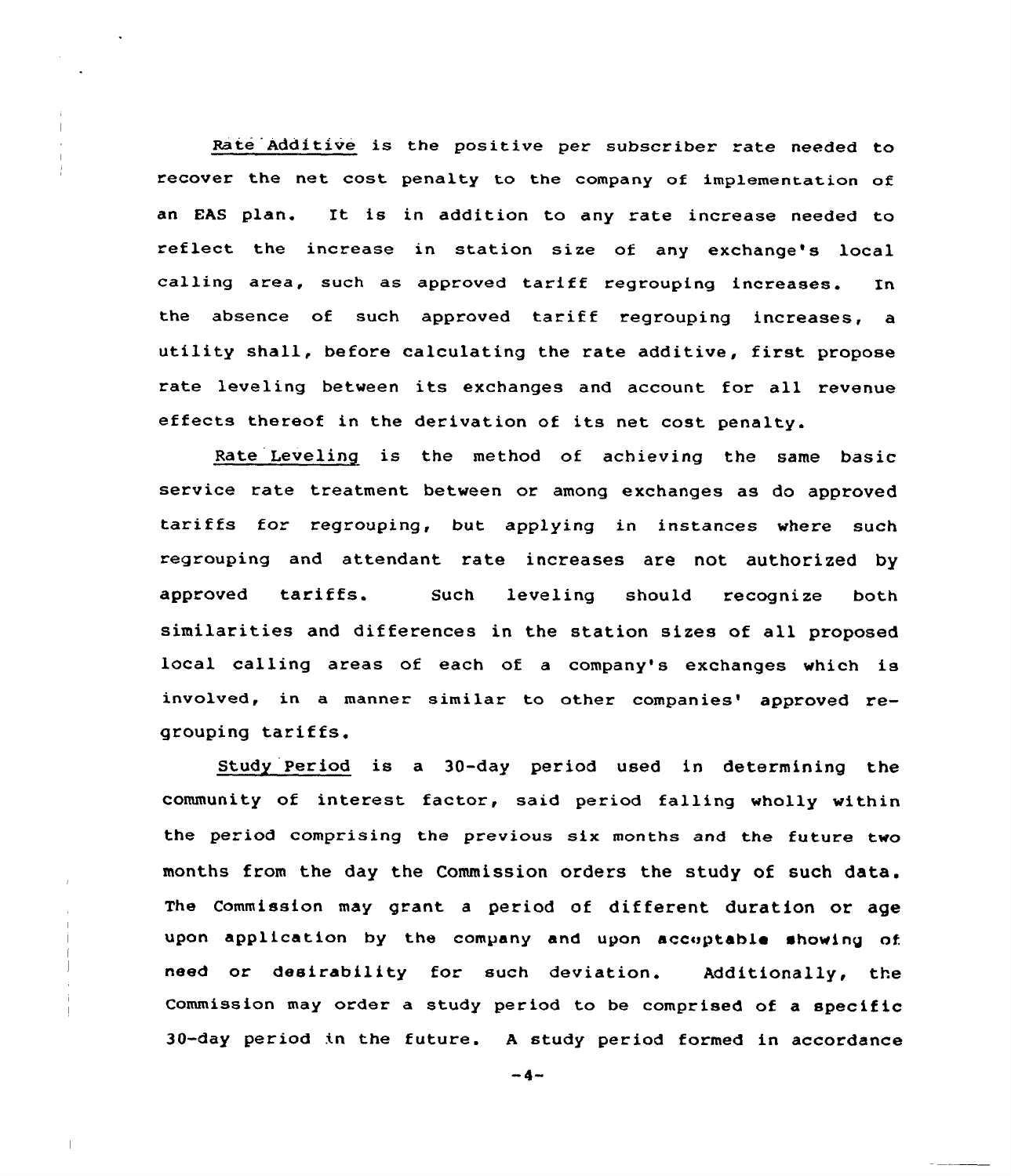with this definition shall be considered to be representative of recent subscriber usage in general, except for unusual circumstances which may be noted by the company.

Subscriber is a customer of the telephone company who is responsible for telephone service, i.e., usually the person in whose name the telephone is listed and to whom the charge for service is billed. The subscriber may be any person, firm, partnership, corporation, cooperative organization or governmental entity or agency, among others, furnished communication service by <sup>a</sup> telephone company under approved tariffs. The term "subscriber" when referring to usage of the telephone service includes all usage of the service by all parties. "Subscribes" may at various times he equated to main station, billed telephone numbers, or accounts when referring to number of customers, but shall always mean the billing party or authorized representative thereof when referring to customer signatures or survey recipients. Rate - Affected Subscriber is the customer responsible for paying for a service whose billed rate would at some time be affected by the implementation of an EAS plan.

Toll, unless otherwise specified, refers to Long Distance Message Telecommunications Service as described in company tariffs, specifically and without modification thereto.

Trunk Equipment is cable, carrier, microwave, and other outside plant equipment required for EAS trunking between telephone exchanges (interexchange). This term may also refer to similar facilities between central of fices within an exchange (intraexchange).

$$
-5-
$$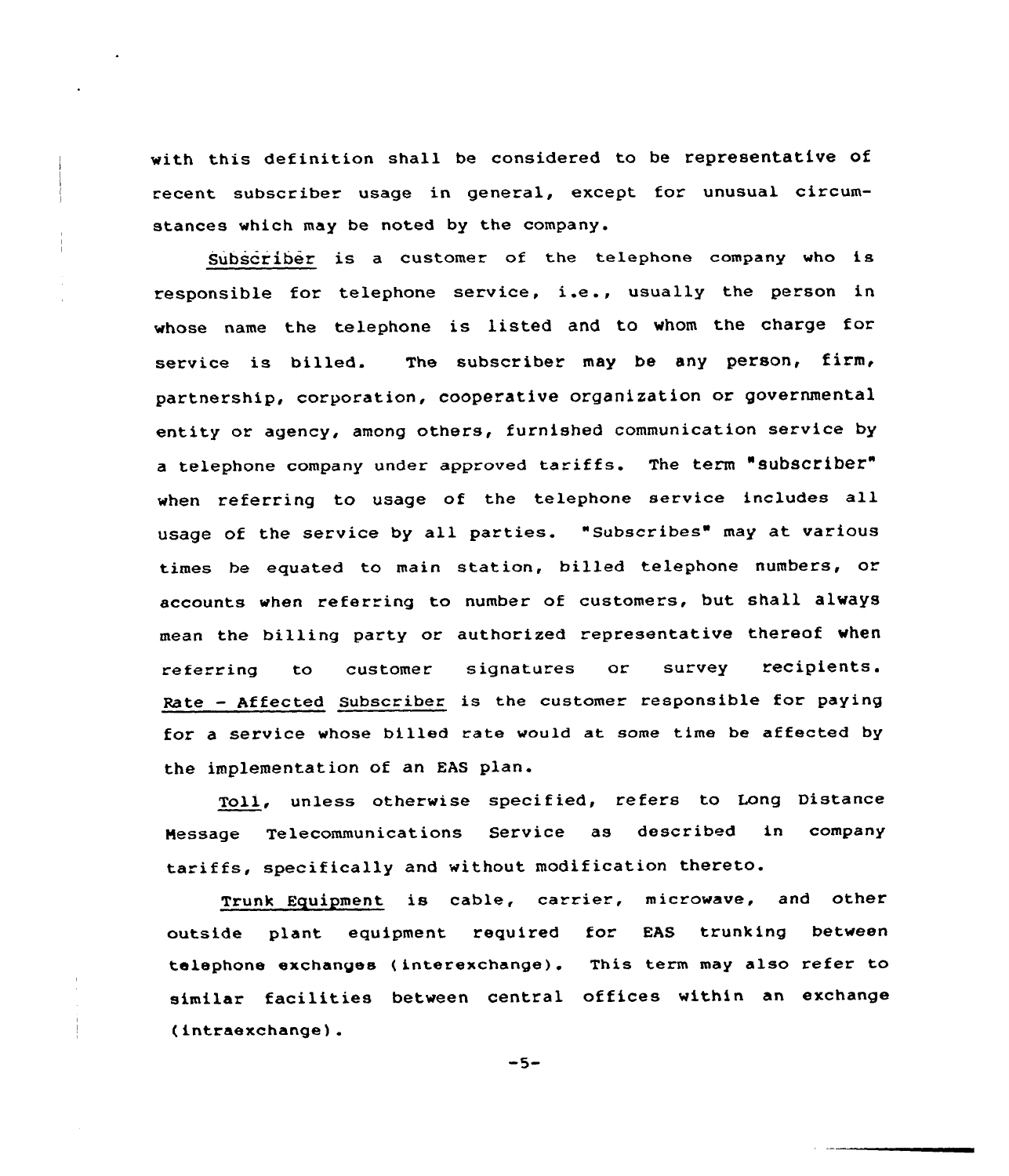Other words, terms, and phrases used herein shall be interpreted in the manner as is generally done within the telecommunications industry and as reflected in the various approved company tariffs and in other Commission rules and regulations. Any word or term in the singular shall also mean the plural where appropriate, and vice versa.

# Procedure

Step 1) Upon receipt of a petition from subscribers or others in accordance with KRS 278.260, or any other currently applicable statute, the Commission shall refer the request to the company for response. If the company concurs in the request and the Commission agrees to this point, consideration shall directly proceed to Step <sup>3</sup> following. If <sup>a</sup> company does not concur in the request it shall state its reasons for so doing and shall include in its reply to the Commission any known rate increases (by exchange by class and type of subscriber) attendant to the proposed EAS plan under approved tariffs, plus any estimate of further rate changes the company may then wish to reasonably justify within the time allowed for response, including any proposals for rate leveling of basic exchange rates. The company shall also furnish the exchange sizes by main station subscribers. The Commission shall allow 30 days for this initial review and response by the company.

If the company declines the request for EAS for the reason that this same or substantially same request has been the subject of an investigation dismissed by the Commission within the previous four years, the Commission shall omit Step 3 in the

 $-6-$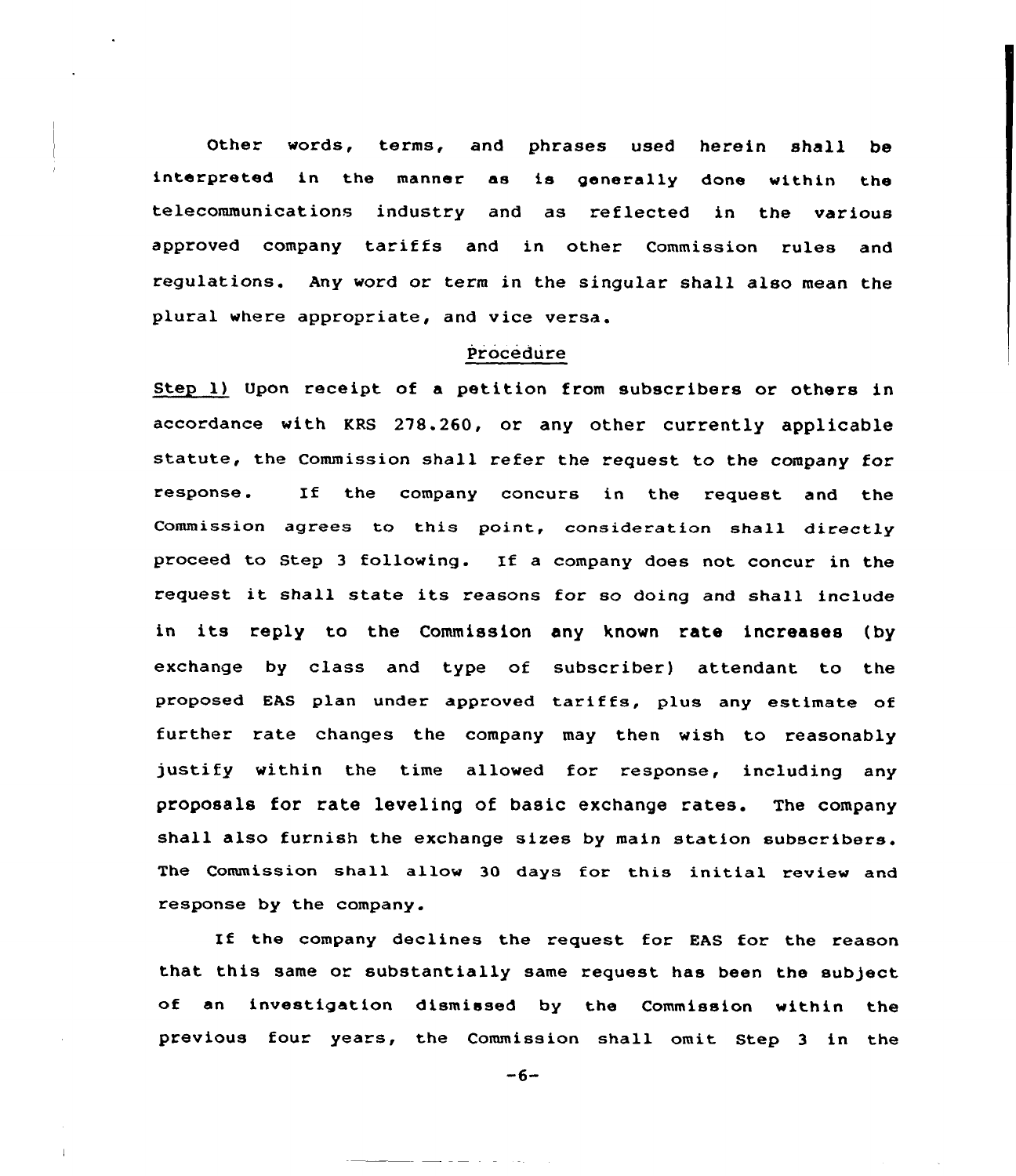following procedure and consideration shall progress directly from Step 2 to Step 4. After completion of Step 4 in this instance, the Commission upon consideration may, in lieu of either dismissing the request or ordering EAS cost studies at that time, then order the traffic studies described in Step 3. The community of interest factors obtained therefrom shall then be considered by the Commission in addition to the evidence of record thus far in determining the need for further investigation. Step <sup>4</sup> need not be repeated again in this particular situation, at the Commission's discretion.

Step 2) If the petitioners still wish to pursue their request after receiving all the preliminary rate increase information accepted to this point by the Commission, the Commission shall request the petitioners to seek, as a valid indication of general subscriber interest, the signatures of subscribers in affected exchanges, said signatures to be obtained on standard Commission petition forms which include a statement of rate increases as furnished by the company and accepted by the Commission. The petitioners shall certify that subscribers have been made aware of such information before signing. The minimum number of subscriber signatures, addresses and telephone numbers needed to signify valid interest by the general subscriber body affected shall be according to a formula designed to interpolate that number between given points of 20% of the total subscribers in exchanges of 1,000 or less main stations and 2% of the total subscribers in exchanges of 100,000 or more main stations for petitioning exchanges. The number of signatures needed in the desired exchanges shall be

 $-7-$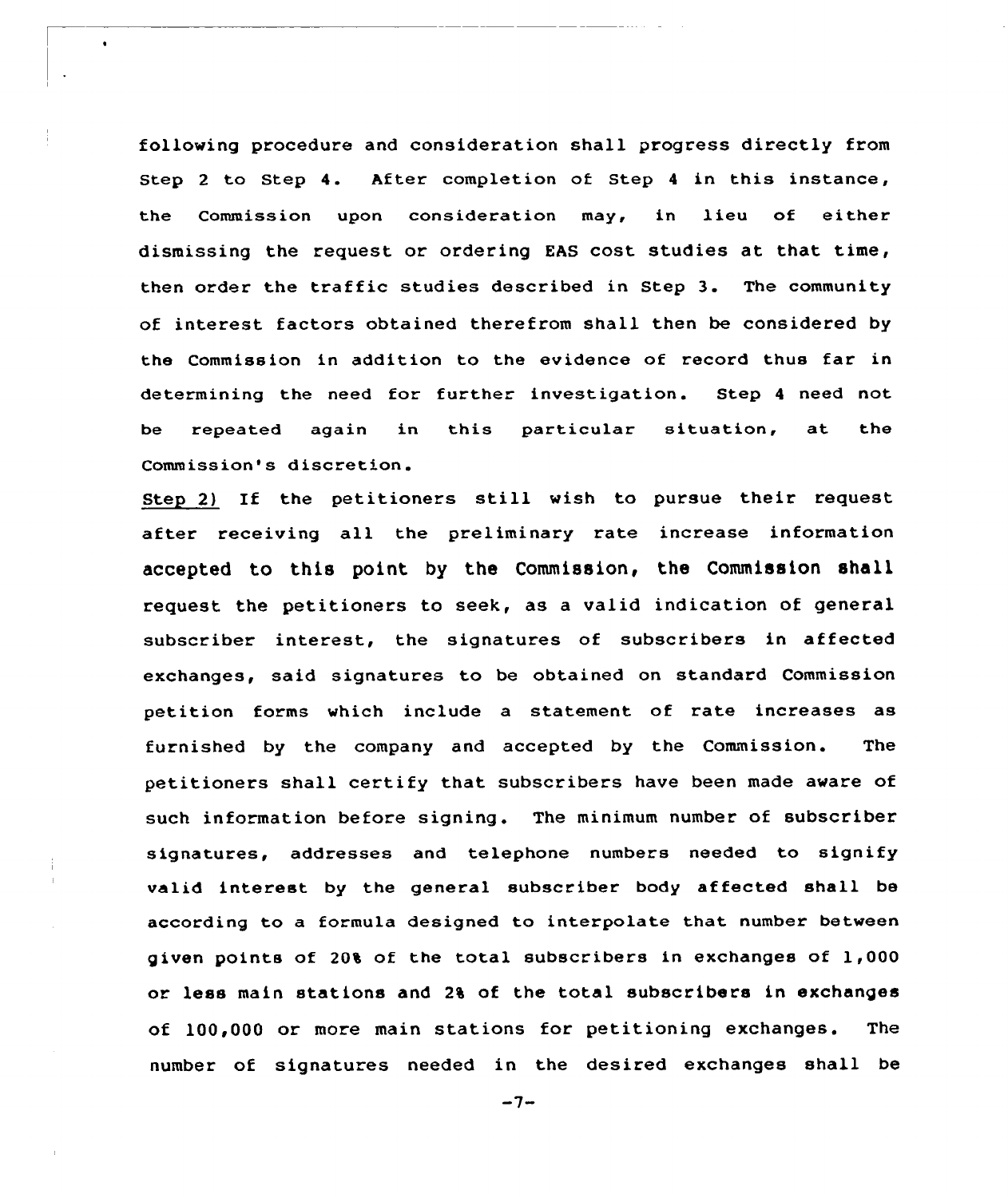one-half of the number calculated as if the exchange were <sup>a</sup> petitioning exchange. The formula used is as follows for exchanges of from 1,001 through 99,999 main stations:

 $(\text{Exchange 51ze in M.S. - 1,000 M.S. X 1800) + 200 = No. signatures  
99.000 M.S. of  $\text{petitioning}$$ of petitioning exchange (round to nearer whole number}

All petitioning exchanges of 1,000 or less or 100,000 or more shall use the stated percentage for the respective given point described above as a constant regardless of size belov 1,000 or above  $100,000$  main stations, and desired exchanges shall use onehalf thereof.

The Commission shall allow up to 60 days for the gathering and presentation of signatures. The Commission shall oversee certification of these signatures by a random selection verification process, then proceed to Step 3, except as earlier indicated in cases of prior Commission consideration. If Step <sup>2</sup> is not satisfactorily completed, the consideration process shall move directly to Step 4. After completion of Step 4, the Commission upon consideration may either dismiss the request at that time or, if evidence of record supports doing so, allow only one additional period not to exceed 60 days to complete the signature collection process. If this effort fails, the EAS request shall be dismissed. If this process is successfully completed in the allotted time, the Commission shall, after verification, then order the traffic studies described in Step 3. The community of interest factors obtained therefrom shall then be considered by

 $-8-$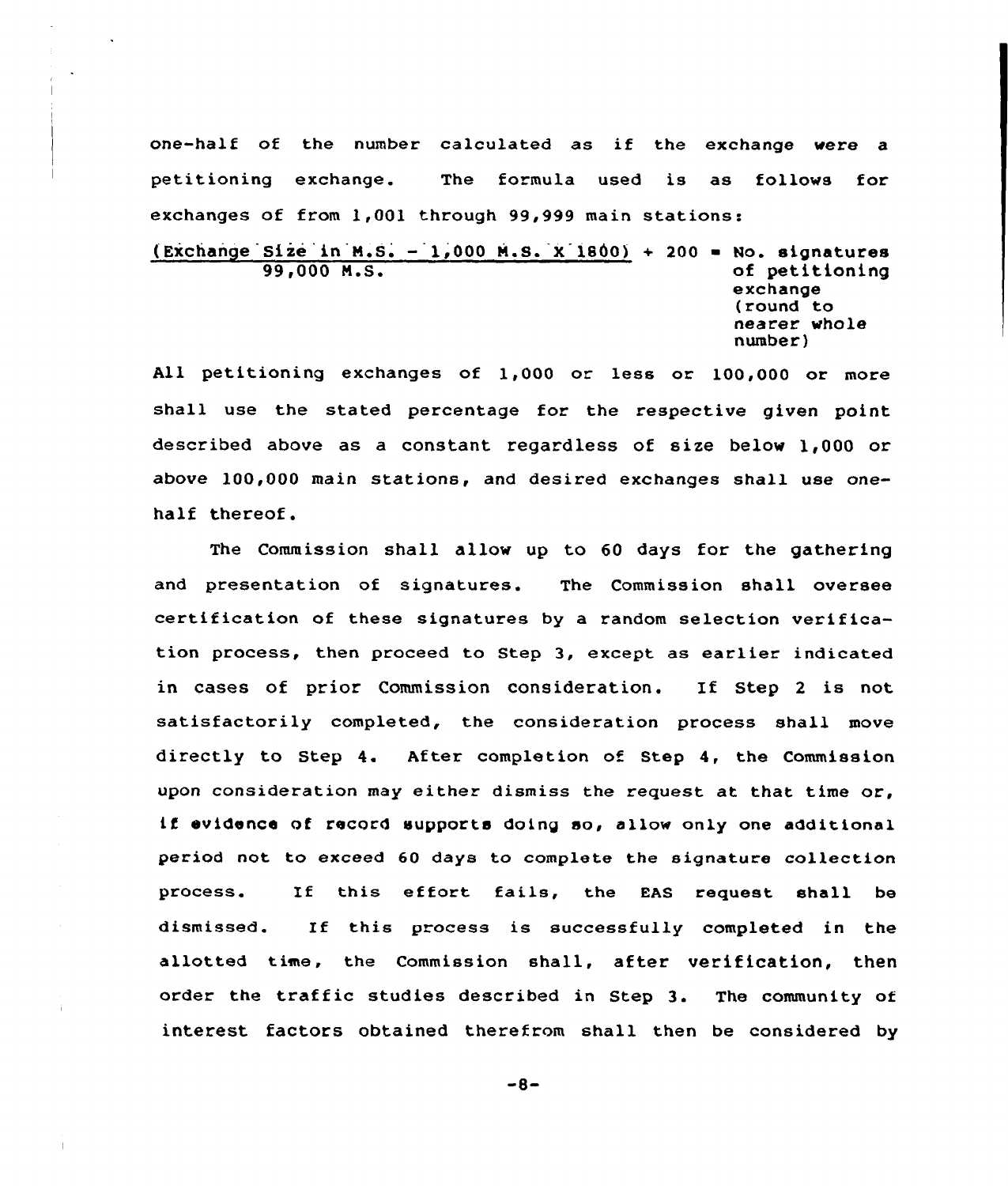the Commission in addition to the evidence of record thus far in determining the need for further investigation. Step <sup>4</sup> need not be repeated again in this particular situation, at the Commission's discretion.

Step 3) The company shall be directed to conduct studies of its originating traffic for the defined study period and be prepared to present the results vithin 30 days after the end of the allowed or ordered period for gathering data, said results being presented by correspondence with the Commission and interested parties. The Commission shall, in instances where Step <sup>4</sup> has either not yet been completed or vill be repeated, at the same time as the studies are ordered, set. the date of any such public hearing at which their results will be discussed, said date to be at least 15 days beyond the date the study results are filed. The studies shall include as a minimum the data allowing the following described community of interest factors to be calculated, and in addition may include other recommended data as cited hereinafter. The Commission shall consider these factors as minimum criteria for proceeding beyond Step 4, with "subscriber" meaning combined business and residence subscribers considered together:

a) In any petitioning exchange, there must be an average of at least four messages (to11 plus any OCP) per subscriber to a desired exchange and at least 50% of the total subscribers in the exchange must have completed at least four calls to the desired exchange; and

b) In the desired exchange, there must be present at least half that community of interest needed in a), as expressed by an

 $-9-$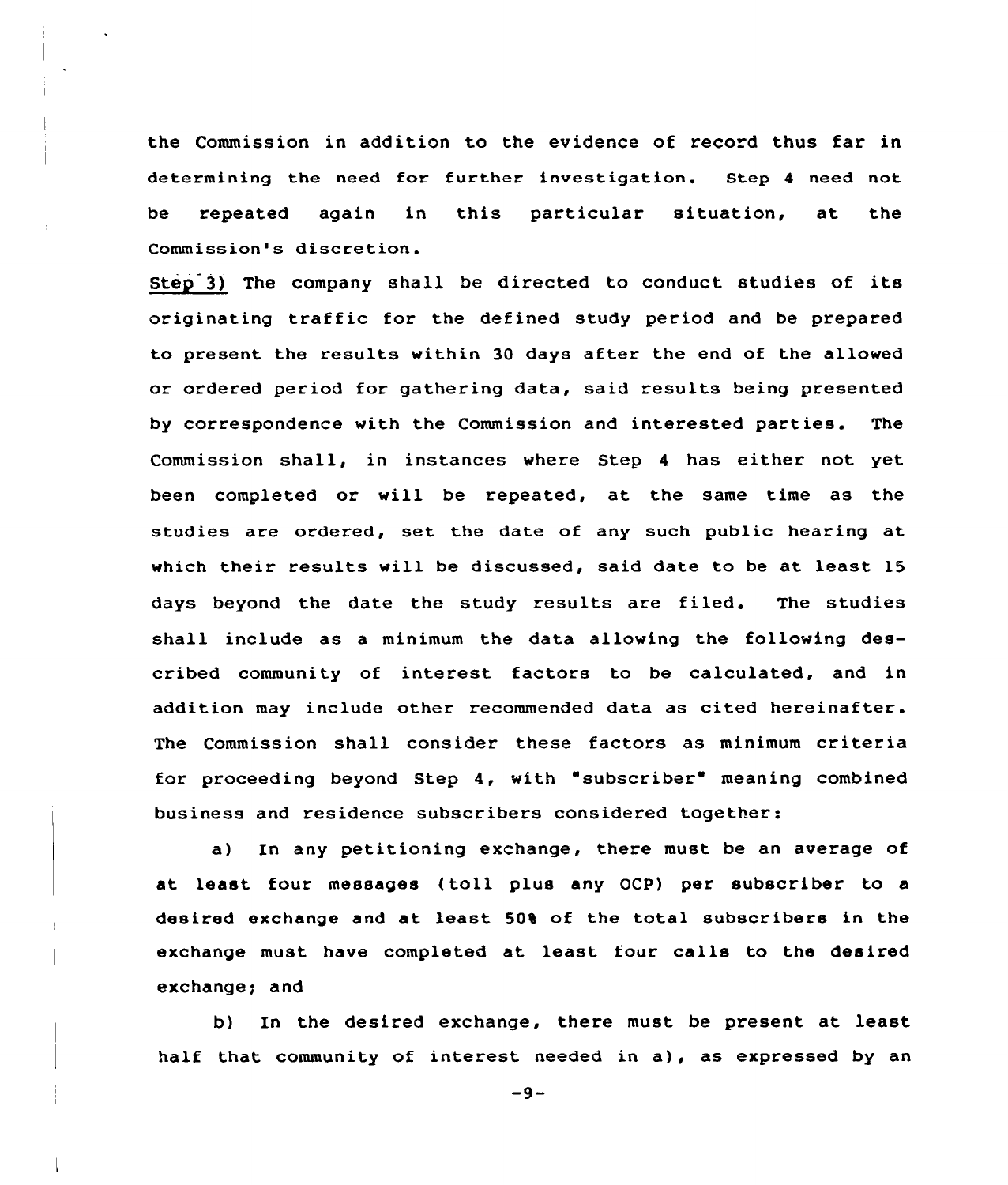average of at least two messages (toll plus any OCP) per subscriber to a petitioning exchange and at least 504 of the total subscribers in the desired exchange having completed at least two calls to the petitioning exchange.

c) However, any excess messages and subscribers above those required as dividend in the division processes which would be needed to meet the minimum criteria in a) may be added to like dividends in the division processes in b) to help meet those minimum standards. In no case shall any excess data in b) be used to meet the criteria required in a), however.

Both a) and b) above must be attained as minimum justification for proceeding beyond Step 4. All petitioning exchanges must satisfy criteria in a), and all desired exchanges must likewise satisfy requirements in b). If all involved exchanges are petitioning exchanges, b) and c) are not considered. Each individual EAS route (individual exchange to individual exchange) must be measured in each direction and minimum criteria met for each path in both directions. These community of interest factors as obtained from the traffic studies must meet the stated criteria in all instances, regardless of procedural changes or any other variables in this process, for the consideration of an EAS to continue beyond this point. If the petitioners' request contains a combination of EAS routes, some of which meet these criteria and some of which do not, the petitioners' request shall continue to be considered only to the extent of considering those individual routes meeting these criteria in both directions. In this case,

 $-10-$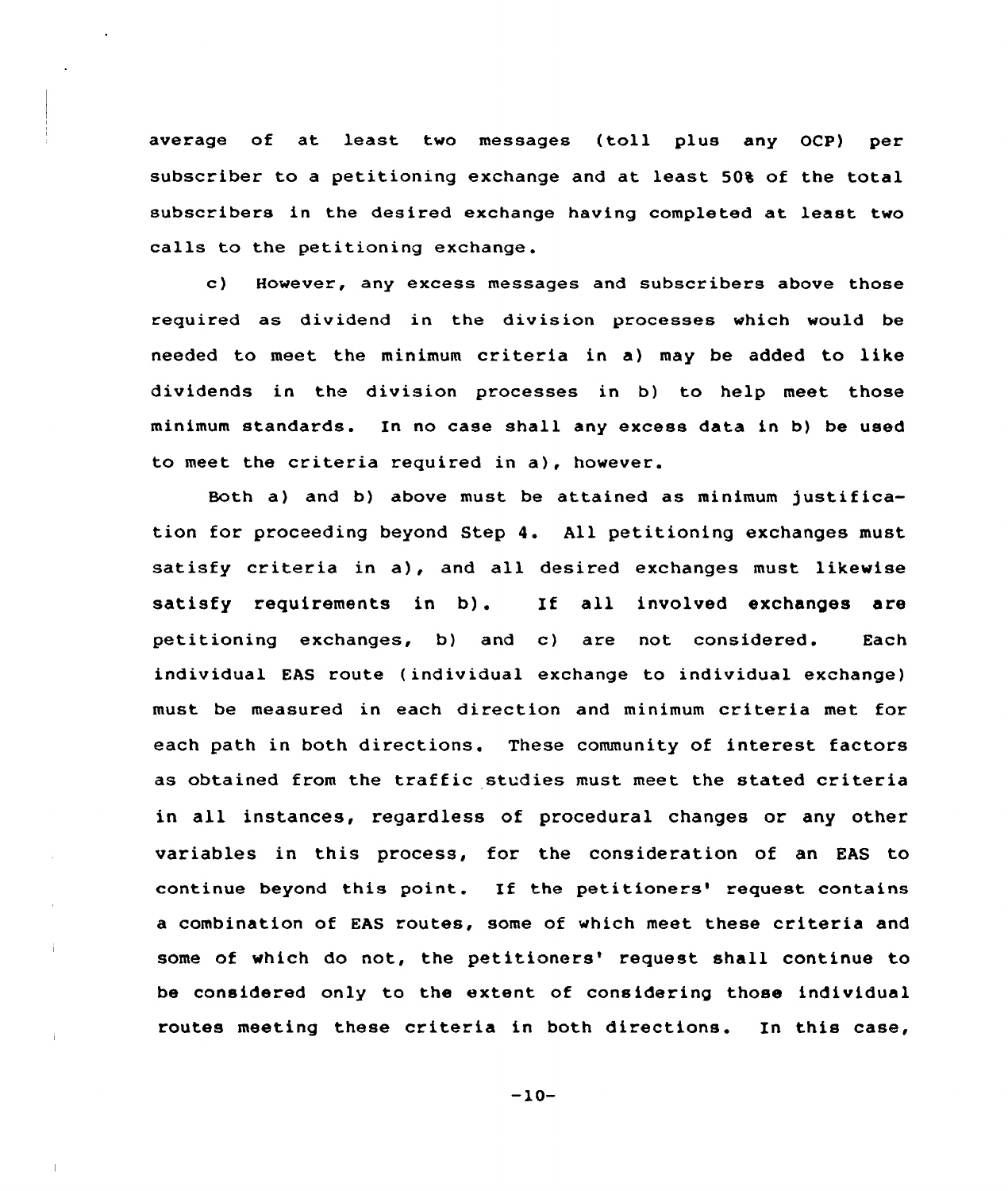all general provisions" cited earlier must still be met for the consideration process to continue. The petitioners shall, however, retain their right to withdraw their entire request in this event, at which time the Commission may terminate the proceedings.

In addition to the data necessary to furnish the above information, it is recommended that the traffic studies should include, but not be limited to, this further information for possible use in Step 4:

- i) Data to allow the above detailed community of interest factors to be computed on separate business and residence bases, if readily attainable; and
- ii) Individual account usage information allowing high volume users to be located as possible candidates for OCP's and other study considerations. Such information should include the number of messages and tolls by type of call over each proposed EAS route direction; and,
- iii) <sup>A</sup> summary message breakdown showing the number of messages and the number of residence, business ( if separation of data available) and combined subscribers making those numbers of calls over each proposed EAS route direction; and
	- iv) <sup>A</sup> summary revenue breakdown showing the total of toll charges by number of residence, business (if separation of data available) and combined subscribers for messages

 $-11-$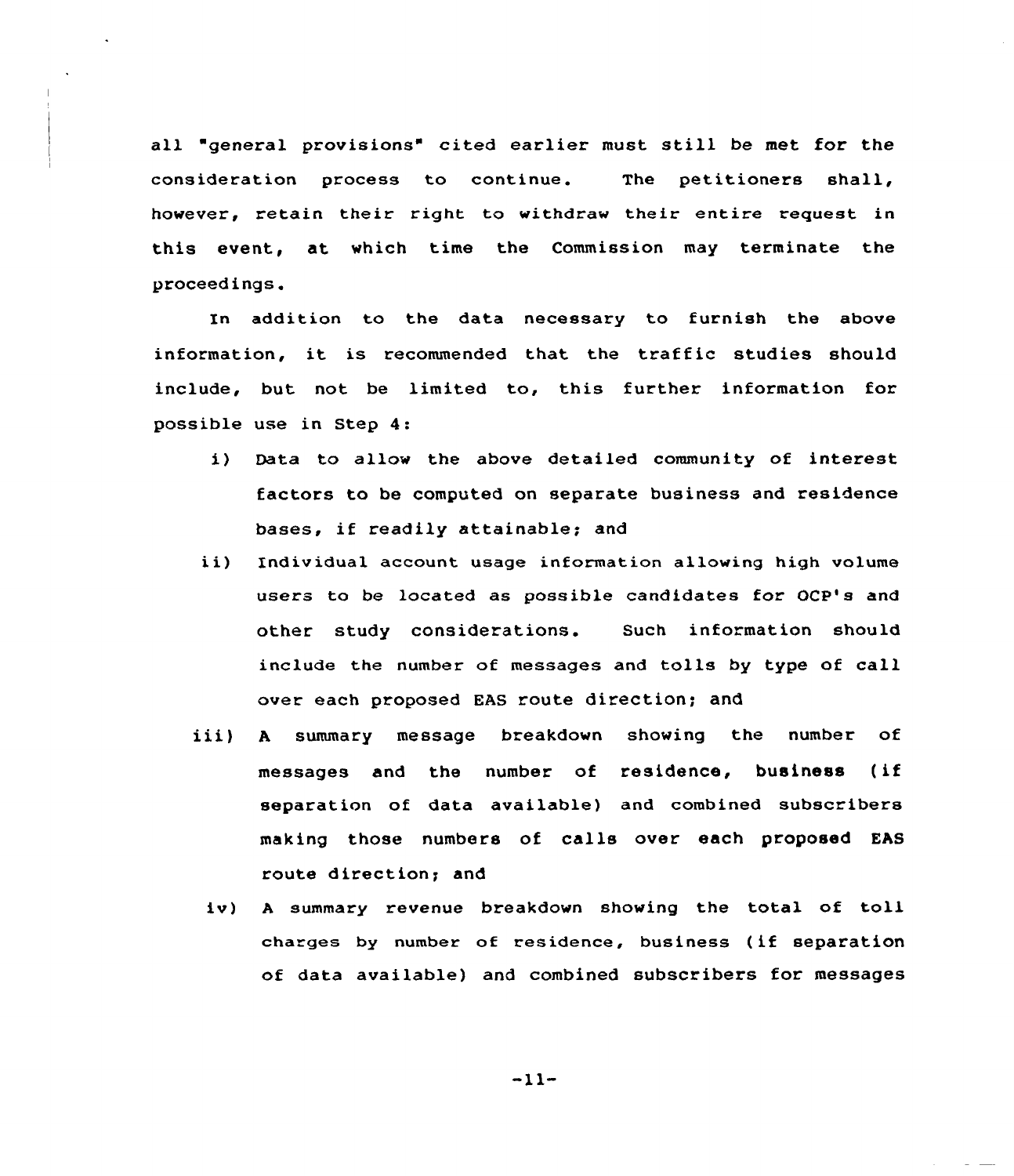over each proposed EAS route direction, broken down by the following minimum monetary brackets and breaking points:

- $(1)$  Every \$0.25 from \$0 \$4.99
- (2) Every \$1.00 from \$5.00 \$14.99
- $(3)$  Every \$5.00 from \$15.00 \$24.99
- (4) Every \$ 25.00 from \$ 25.00 \$ 99.00
- (5) All over \$ 99.99
- v) <sup>A</sup> summary breakdown showing number of messages and "hours of use" for residence, business (if separation of data available) and combined subscribers, broken down by days of the week and by hours of the day for each proposed EAS route direction.

Any and all data on individual subscriber accounts shall be treated as confidential by the Commission and the company, and data shall be revealed to other parties only in the public record on a group or aggregate basis.

Step 4) The Commission shall set the matter for public hearing at which time all interested parties shall be allowed to present testimony on relevant subjects, including community of interest and other pertinent data. At this time the petitioners shall submit their reasons for desiring the requested EAS and a testimony as to why it otherwise should be enacted. Community of interest testimony shall include the results of the petitioners' signature-gathering requirement, if any. At this same hearing the company shall, as appropriate, discuss the findings of any traffic studies done in this case or from previous cases investigating the

 $-12-$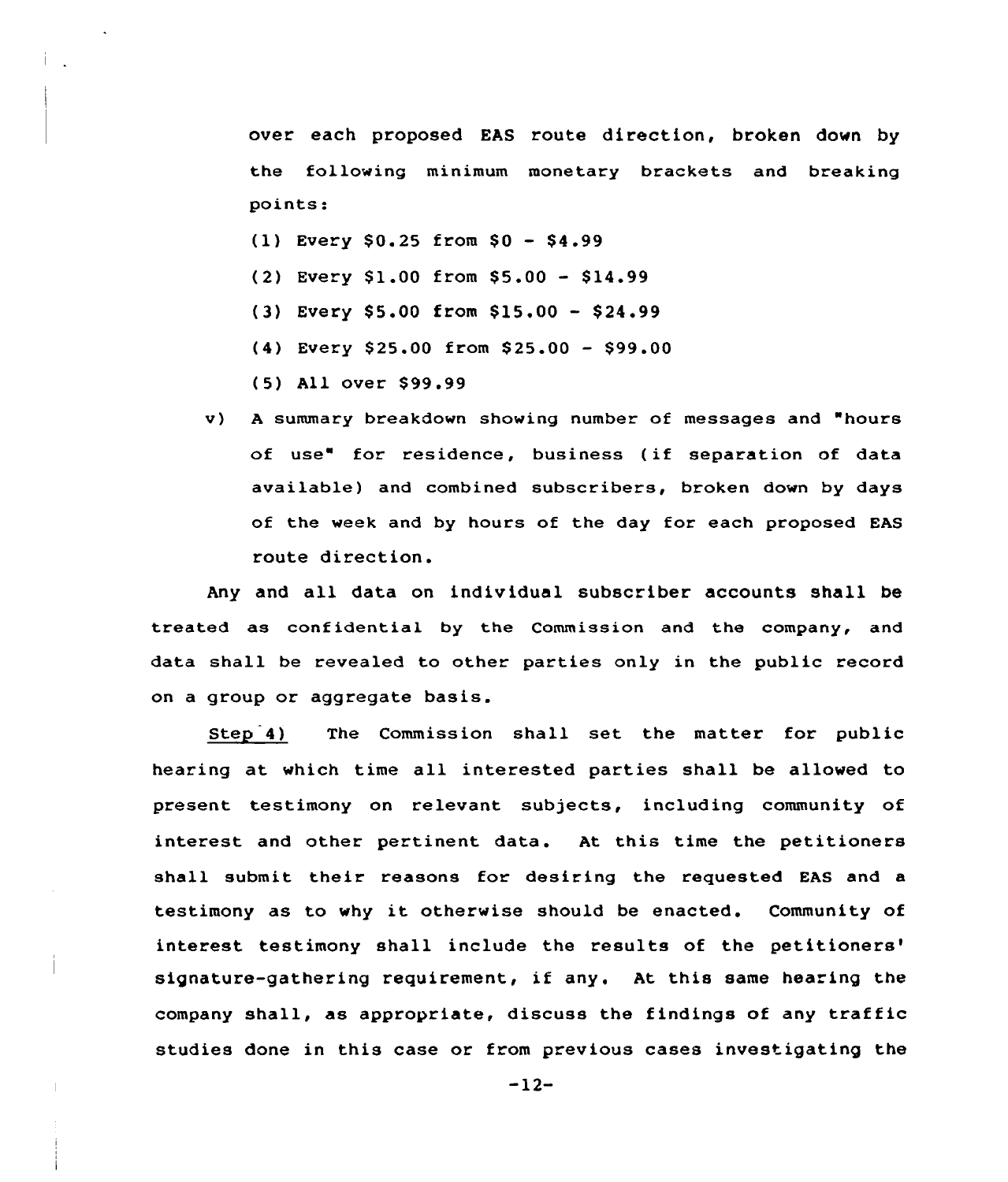same or substantially the same request and, as appropriate, other relevant information gathered from the traffic studies' additional data described in Step 3. This information may include data as to the type and pattern of calls made and the percentage and number of subscribers whose toll charges from the study fall above and below any known and estimated rate increases accepted to this point, or filed or available OCP rates. For example, if a significant number of subscribers are paying more in toll charges than they would be paying for any known EAS rate increases, there could be interpreted to be a reasonable degree of interest in paying additional charges for EAS. Conversely, if a significant number were paying less for toll than the known and projected increases, the opposite conclusion would be indicated. All available information may be presented on such known and estimated rate increases, appropriate OCP's and any other appropriate service plans or proposals. Additionally, any other readily available data on subscribers to, and usage levels of, OCP, WATS, Foreign Exchange, and other EAS alternative services should be presented.

The Commission shall consider the evidence of record to this point, including all minimum requirements for community of interest indication and decide if further study is merited under these guidelines.

Step 5) The Commission shall direct a detailed cost study to be performed by the company. The cost study shall include, but not be limited to, estimates of central office and trunk equipment needed for a ten-year period after the EAS is implemented. In

-13-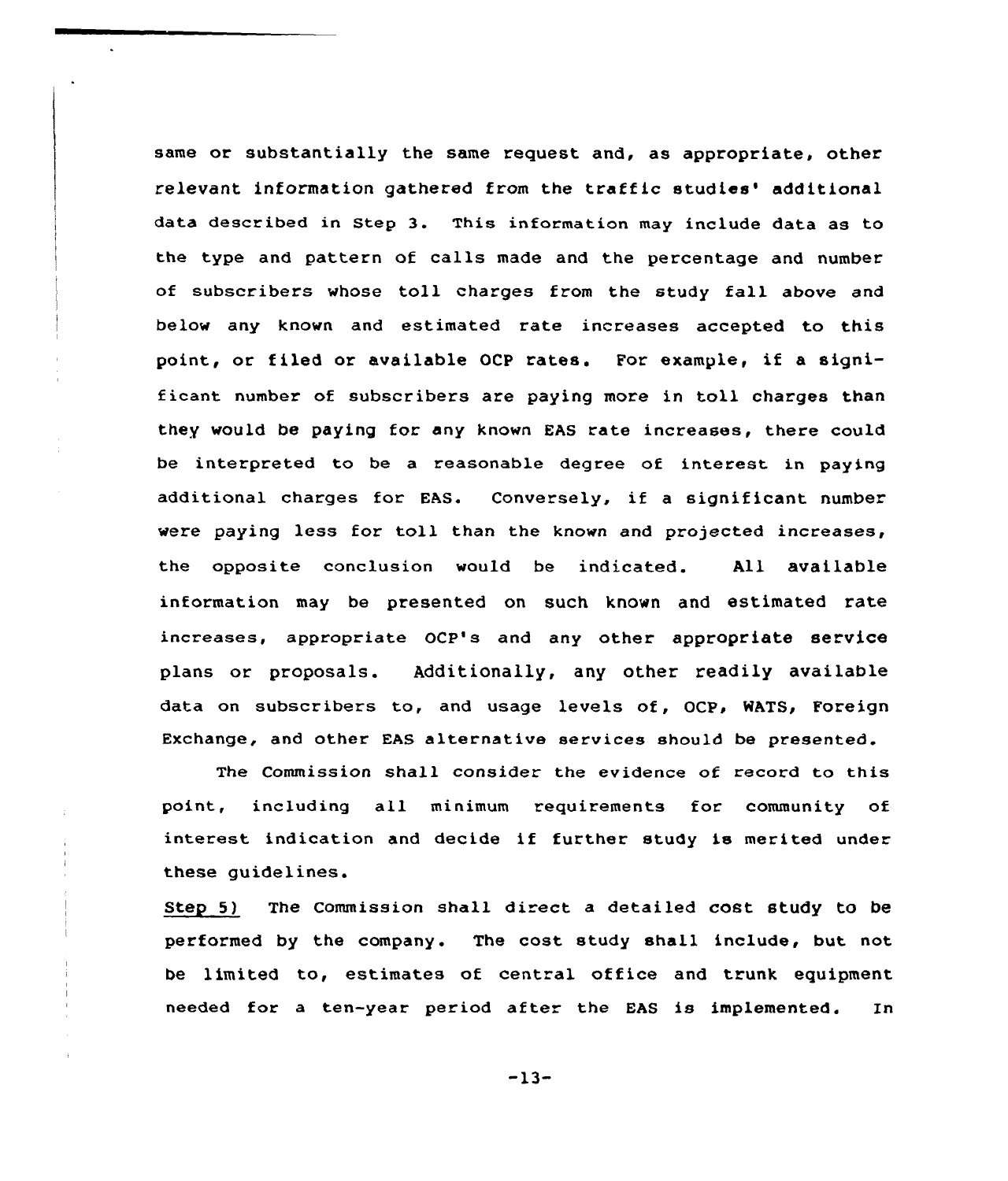most cases, a minimum of two years will be required between study and implementation of the EAS plan. Each study shall indicate a proposed implementation date based upon the particulars of the EAS proposal studied.

Pro)ected rates should reflect recovery of the cost of all such equipment and all other associated expenses and revenue losses, including projected toll loss. Also included shall be all company costs allocable to the consideration of the request. itself, i.e., the cost of traffic studies, public hearings, engineering cost studies and estimated costs of subsequent customer surveys.

The relevant costs are the incremental costs required to provide EAS rather than toll. Therefore, also included should be cost savings and added revenues, such as from rate regroupings attributable to the proposed EAS, again for the same ten-year period. All allocable expenses and savings and revenue losses and gains should be considered. Standard time value of money techniques and reasonable inflation data should be used. If more than one company is involved in this study, each shall determine its net cost penalty and the rates necessary to recover such amounts determined by its studies. Said rates shall include those rate additives appropriate over and above standard authorized tariff rates for local service and other services and equipment, and rates needed for rate leveling. Rate additives for the same class and grade of one company's subscribers shall be the same within the same proposed local calling area. Por example, a one-party residence subscriber in the petitioning and desired

 $-14-$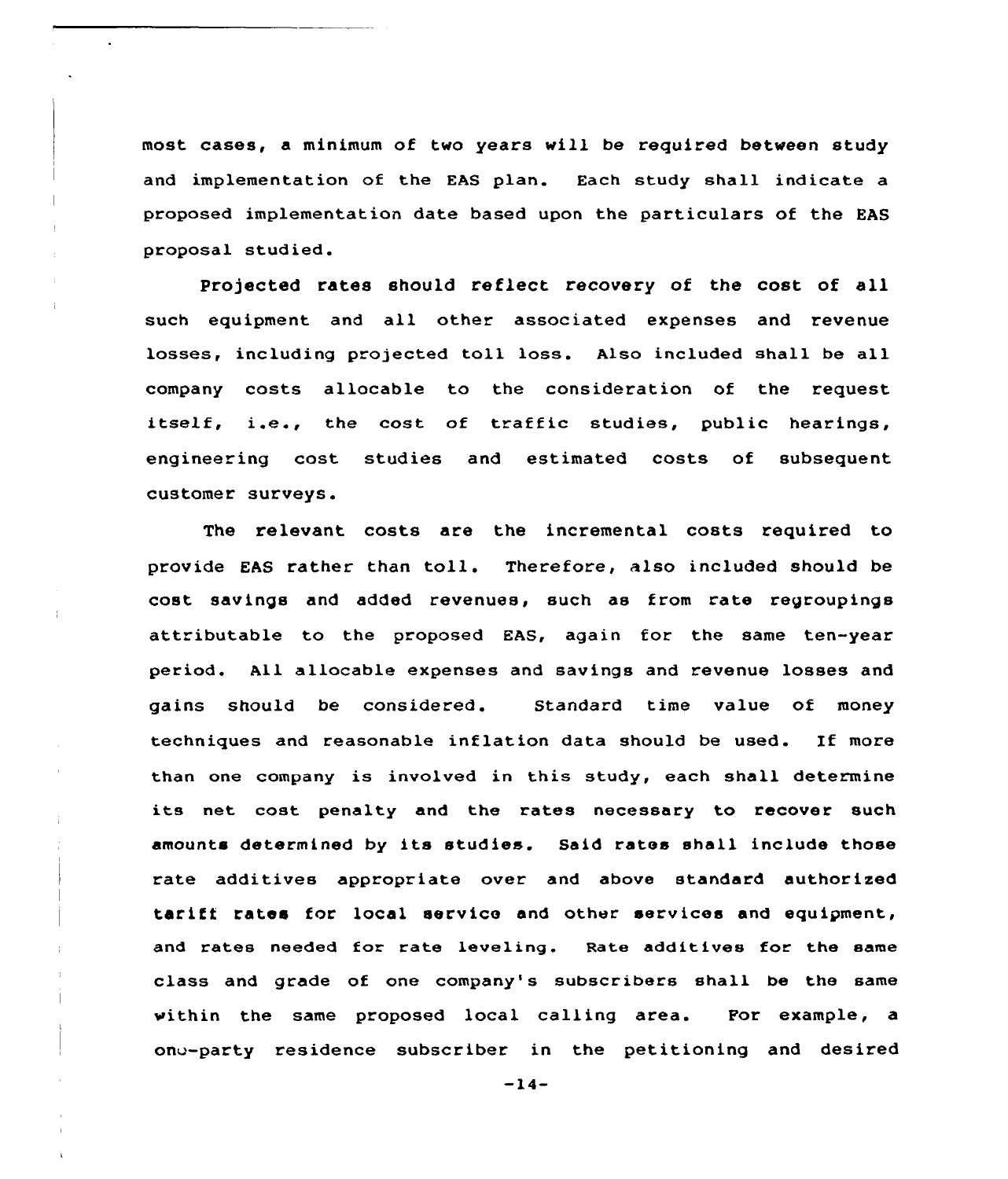exchanges of the same company would have the same rate additive, in addition to possibly varying regrouping or rate leveling increases as appropriate.

Additionally, if community of interest factors determined in Step 3 show that interest from the petitioning exchange to the desired exchange is at least four times the interest in the reverse direction, as measured by the comparison of the respective messages per subscriber figures obtained in that step's items a) and b), before any adjustment called-for by item (c) of that step, then rates should also be calculated which reflect the recovery of the net cost penalty of the proposed EAS from just petitioning exchange subscribers, net cost taking into account revenue effects from all tariff-imposed regrouping increases, or proposed rate leveling increases, necessary in all exchanges individually. <sup>A</sup> minimum of three months shall be allowed for the compilation of these cost studies and attendant rate additives. If more than two exchanges or companies are involved, more time may be required for completion. Each company should make its most diligent effort to formulate definitive studies in this time. In the event EAS is eventually ordered, the Commission shall be the final judge of rate additives implemented and may consider a range change in the rate additives derived from the cost studies discussed herein upon application of and proof by the company. Such proof could cover, among other items, serious errors in calculation or the advent of unforeseen circumstances such as subsequent rate changes affecting study revenues, such as changes in local rates or the toll schedule.

-15-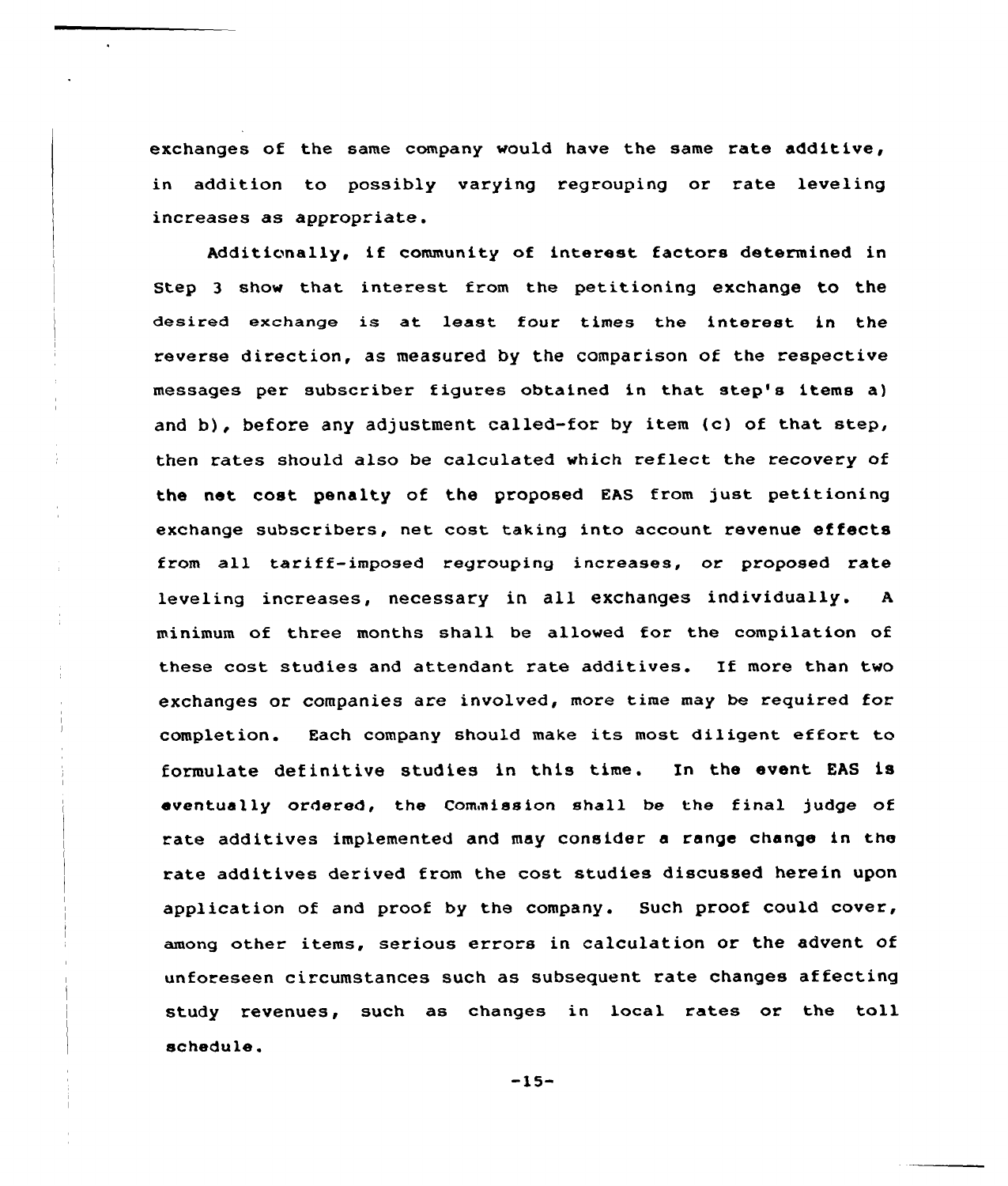After receiving the cost studies and rates information, the Commission shall conduct whatever investigation it deems necessary, including corrective action, to approve the study results.

Step 6} After the cost study and rate additive calculation results have been presented, the Commission shall invite from any interested party proposed mail surveys as complete in content and form as possible at that point. The Commission may distribute these proposed forms-of-survey to other parties of record as it deems appropriate. The Commission shall however, finally approve a survey form and content, timetable and method of canvass, holding whatever informal staff meetings it finds necessary with various parties to the case to allow such approval to be given.

Surveys shall be accomplished by mail, with scientific sampling methods allowable in exchanges of over l,000 main station subscribers. If such methods are used, the Commission must approve of the particulars of the proposed method in advance of any mailing. The company shall be allowed at least 30 days from final Commission approval of all survey aspects (forms, content, method, etc.} to mail the survey. Adequate proof of the mailing of such survey and of the scientific nature of any sampling method it had approved earlier may be required by the Commission subsequent to mailing, for its use only. The Commission shall take whatever steps it deems necessary, if any, to assure that all parties involved respect the neutrality of the survey and that no effort is made by any party to influence the responses of those surveyed. Replies shall be by prepaid return postcard mailed

 $-16-$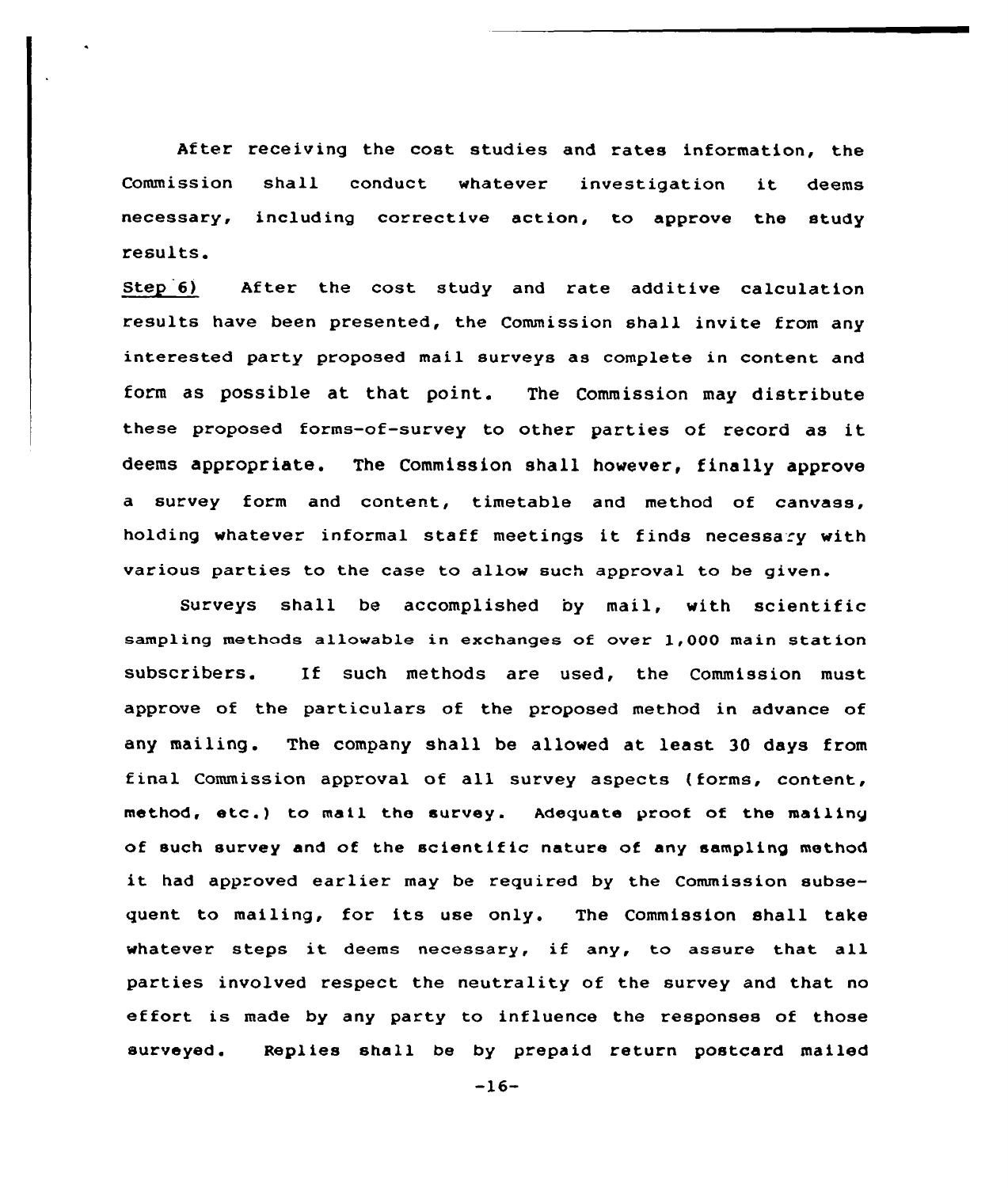directly to the Commission which will be responsible for tabulation of results.

The survey form itself shall clearly indicate that the increased net cost penalty to the company for the proposed EAS will be borne by all subscribers having access to the service. only rate-affected subscribers shall be surveyed. If, as described in Step 5, rate additives have been calculated for petitioning exchanges only then petitioning exchange subscribers may additionally be asked their opinion on bearing the entire EAS net cost penalty over and above any required tariff regrouping increases, or proposed rate-leveling increases for all exchanges, should desired exchange subscribers vote disapproval of bearing their share of increased rates. In no case shall any petitioning exchange be relieved of bearing its full portion of the net cost recovery, nor shall it be surveyed thereon.

opinions may also be solicited on any appropriate Optional Calling Plan or other EAS alternatives proposed.

Survey forms shall also state the date through which replies shall be accepted and counted (normally 30 days from mailing) and that final approval of all plans and associated rates shall rest with the Commission.

Step 7) For the Commission to order the proposed EAS to be established in accordance with these guidelines, over 50% of the total subscribers surveyed on the same proposal must consent, such subscribers being considered in sum total, with any respondent representing a scientific samply having his response weighted as

 $-17-$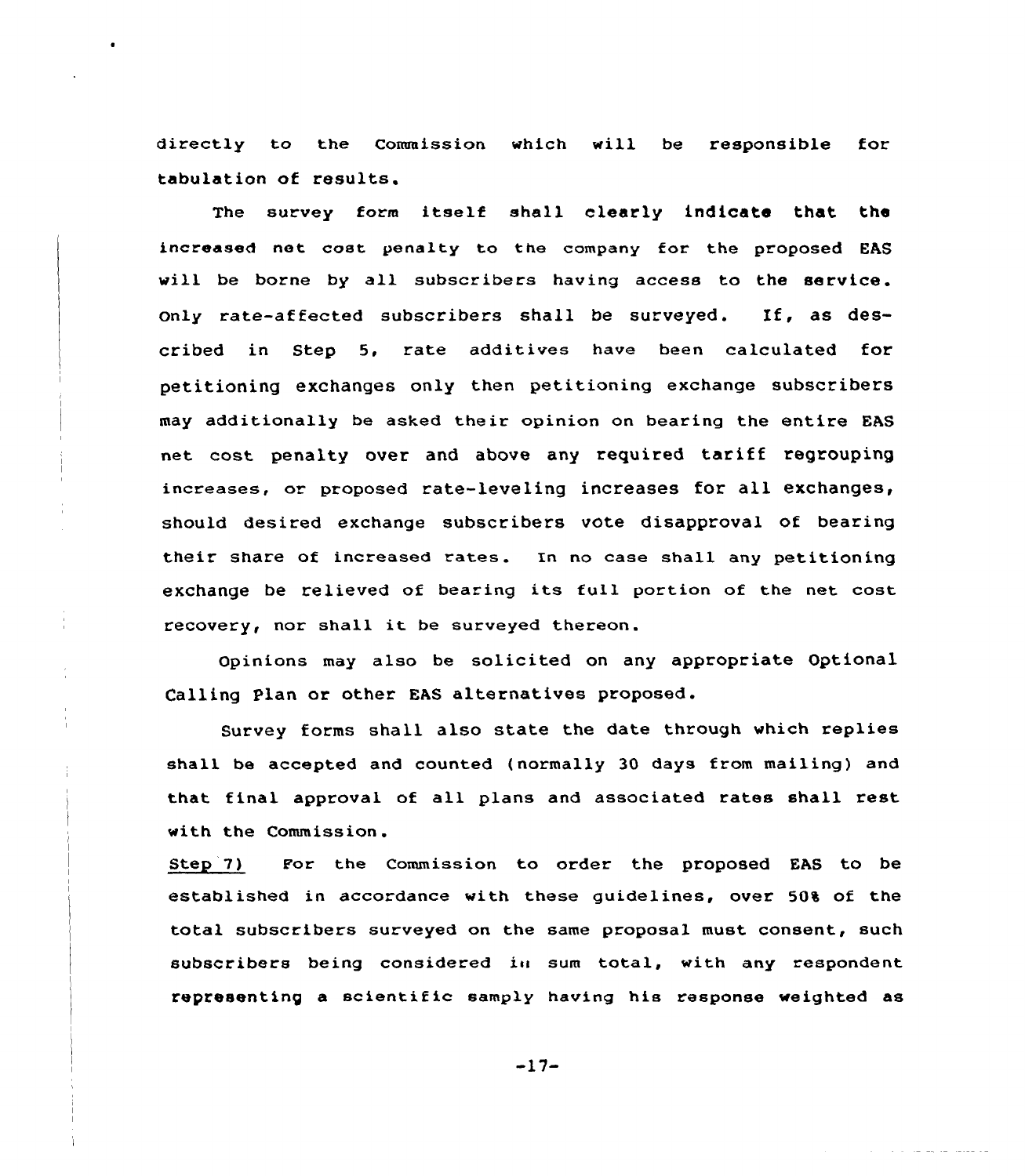if all subscribers represented thereby had been surveyed and had responded the same way as that subscriber. If 50% or less of the subscribers respond to any same question, by their own act or through any scientifically sampled representation, the Commission shall determine if follow-up surveys further soliciting <sup>a</sup> response from the previous nonrespondents would be of value in determining whether survey results criteria are met, i.e., if the "over 50%" of total subscribers needed could reasonably be expected to be attained thereby. If the Commission feels that follow-up mail surveys are needed, the company shall be allowed like time intervals for conducting this survey as for the initial survey. The Commission shall again approve the same various survey aspects.

The results of any survey of this type shall then be included with results of the initial survey, in the same manner, and a final determination made as to whether the survey results criteria are met. Reply cards will be available for inspection by interested parties to the extent that they could be made a matter of public record and the confidentiality of individual replies and privacy rights of individual respondents shall be protected by the Commission. After adjudication of the EAS request under these guidelines, in the event EAS is not approved by the Commission, survey response cards may be used to determine candidates for any OCP's or other services alternative to EAS which are approved by the Commission.

 $\mathbf{L}$  $\mathbb{L}$ 

> Step 8) within <sup>a</sup> reasonable time after the proposed EAS is ordered, the company shall supply the Commission with a work

> > -18-